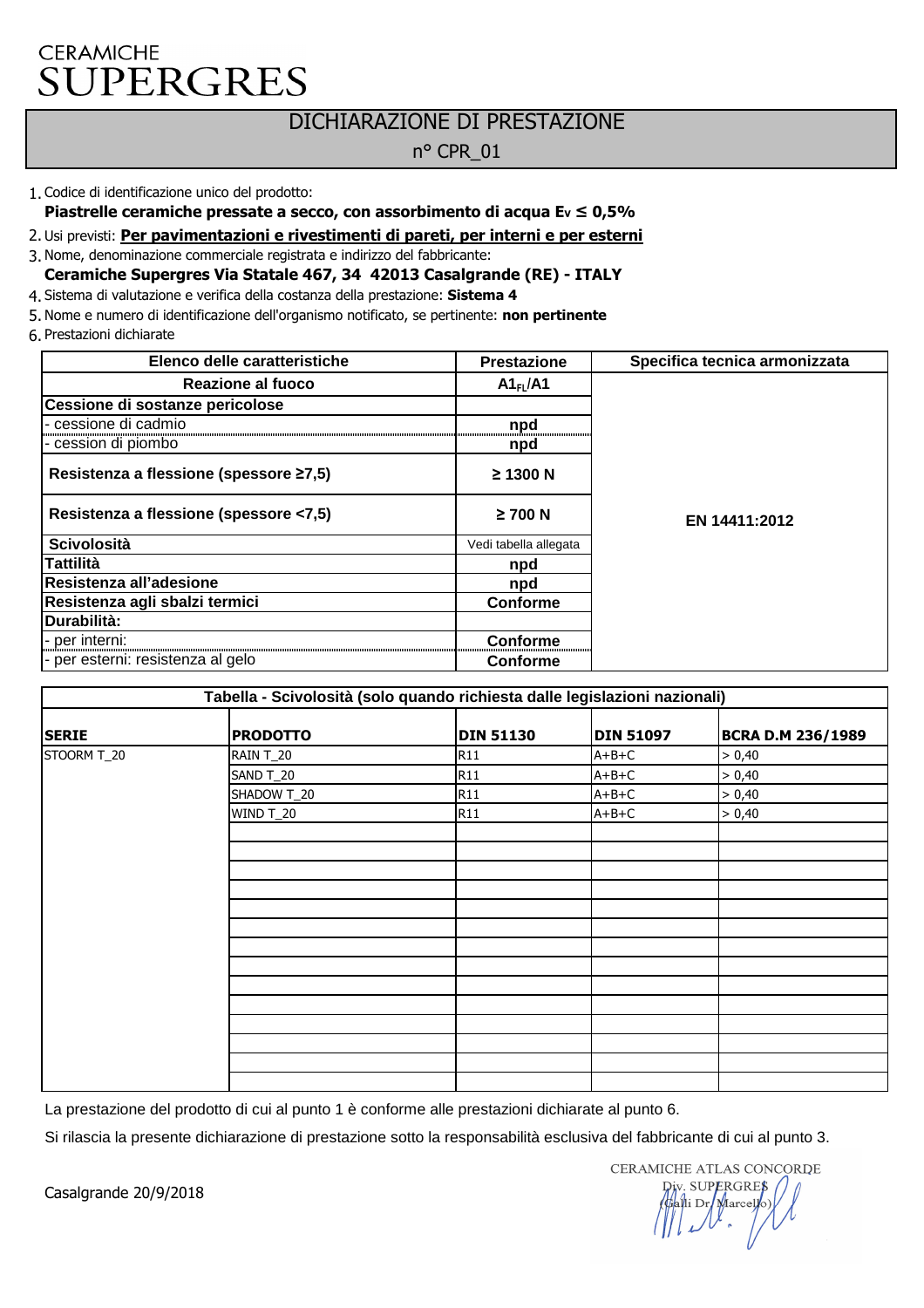# **CERAMICHE SUPERGRES**

### DECLARATION OF PERFORMANCE

#### n° CPR\_01

1. Unique identification code of the product type:

**Dry-pressed ceramic tiles, with water absorption**  $E_v \le 0.5$  **%** 

2. Intended uses: **For internal and external walls and floorings**

3. Name or registered trade mark, and contact address of the manufacturer:

#### **Ceramiche Supergres Via Statale 467, 34 42013 Casalgrande (RE) - ITALY**

4. System(s) of assessment and verification of constancy of performance (AVCP): **System 4**

5. Name and identification number of notified laboratory, if relevant: **not relevant**

6. Declared performances

| <b>Essential characteristics</b>                           | <b>Performance</b>   | Harmonised technical specification |
|------------------------------------------------------------|----------------------|------------------------------------|
| <b>Reaction to fire</b>                                    | A1 <sub>FI</sub> /A1 |                                    |
| <b>Release of dangerous substance</b> (only for GL ceramic |                      |                                    |
| tiles):                                                    |                      |                                    |
| - Cadmium                                                  | npd                  |                                    |
| l- Lead                                                    | npd                  |                                    |
| Breaking strength (thickness ≥7,5)                         | $\geq$ 1300 N        |                                    |
| Breaking strength (thickness <7,5)                         | $\geq$ 700 N         | EN 14411:2012                      |
| Slipperiness                                               | See table attached   |                                    |
| Tactility                                                  | npd                  |                                    |
| <b>Bond strength/adhesion</b>                              | npd                  |                                    |
| <b>Thermal shock resistance</b>                            | Pass                 |                                    |
| Durability for:                                            |                      |                                    |
| - internal use:                                            | Pass                 |                                    |
| - external use: freeze-thaw resistance                     | <b>Pass</b>          |                                    |

| Table - Slipperiness (where required by regulation) |                |                  |                  |                          |  |
|-----------------------------------------------------|----------------|------------------|------------------|--------------------------|--|
| <b>Collection</b>                                   | <b>Product</b> | <b>DIN 51130</b> | <b>DIN 51097</b> | <b>BCRA D.M 236/1989</b> |  |
| STOORM T_20                                         | RAIN T_20      | <b>R11</b>       | $A+B+C$          | > 0,40                   |  |
|                                                     | SAND T_20      | <b>R11</b>       | $A+B+C$          | > 0,40                   |  |
|                                                     | SHADOW T_20    | <b>R11</b>       | $A+B+C$          | > 0,40                   |  |
|                                                     | WIND T_20      | <b>R11</b>       | $A+B+C$          | > 0,40                   |  |
|                                                     |                |                  |                  |                          |  |
|                                                     |                |                  |                  |                          |  |
|                                                     |                |                  |                  |                          |  |
|                                                     |                |                  |                  |                          |  |
|                                                     |                |                  |                  |                          |  |
|                                                     |                |                  |                  |                          |  |
|                                                     |                |                  |                  |                          |  |
|                                                     |                |                  |                  |                          |  |
|                                                     |                |                  |                  |                          |  |
|                                                     |                |                  |                  |                          |  |
|                                                     |                |                  |                  |                          |  |
|                                                     |                |                  |                  |                          |  |
|                                                     |                |                  |                  |                          |  |
|                                                     |                |                  |                  |                          |  |

The performance of the product identified in point 1 is in conformity with the declared performances in point 6. This declaration of performance is issued under the sole responsibility of the manufacturer identified in point 3.

Casalgrande 20/9/2018

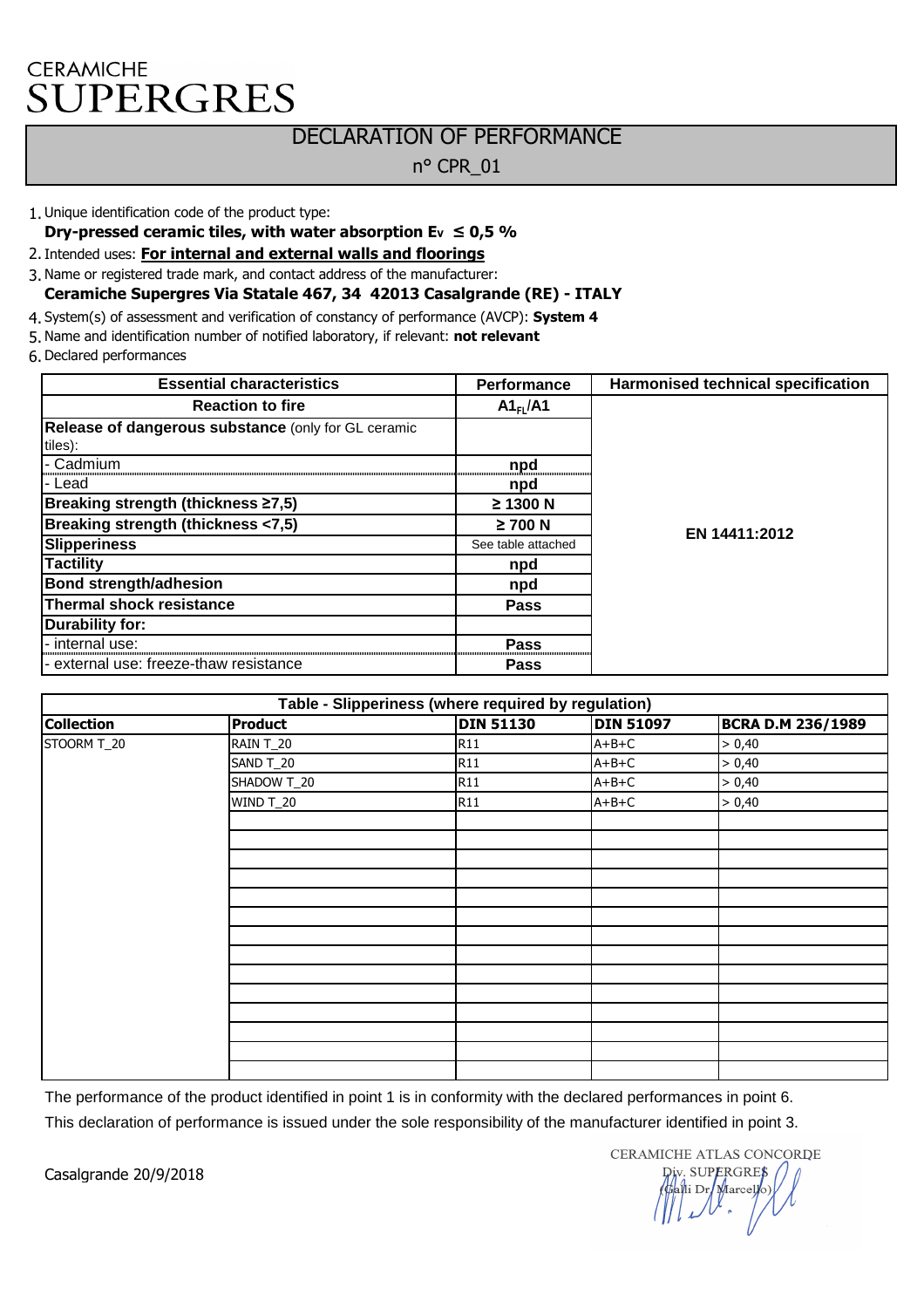## CERAMICHE UPERGRES

# DECLARATION DE PERFORMANCE

n° CPR\_01

- 1. Code d'identification unique du type de produit unique:
- **Carreaux céramiques pressés à sec, d'absorption d'eau EV ≤ 0,5 %**
- 2. Usages prévu: **Pour revêtements de sols et murs intérieurs et extérieurs**
- 3. Nom ou marque commerciale enregistrée, adresse de contact du fabricant:
- **Ceramiche Supergres Via Statale 467, 34 42013 Casalgrande (RE) ITALY**
- 4. Système(s) d'évaluation et de vérification de la constance de performance (AVCP): **Système 4**
- 5. Nom et numéro d'identification du laboratoire notifié, le cas échéant: **not relevant**
- 6. Performances déclarées

| Caractéristiques essentielles                | <b>Performance</b>   | Spécification technique harmonise |
|----------------------------------------------|----------------------|-----------------------------------|
| Réaction au feu                              | A1 <sub>FI</sub> /A1 |                                   |
| Dégagement de substances dangereuses         |                      |                                   |
| - Cadmium                                    | npd                  |                                   |
| - Plomb                                      | npd                  |                                   |
| Force de rupture (épaisseur ≥7,5)            | ≥ 1300 N             |                                   |
| Force de rupture (épaisseur <7,5)            | $\geq$ 700 N         |                                   |
| Glissance                                    | Voir tableau joint   | EN 14411:2012                     |
| <b>Tactilité</b>                             | npd                  |                                   |
| <b>Adhérence</b>                             | npd                  |                                   |
| Résistance au choc thermique                 | <b>Conforme</b>      |                                   |
| Durabilité pour:                             |                      |                                   |
| - usage intérieur:                           | <b>Conforme</b>      |                                   |
| - usage extérieur: résistance au gel / dégel | <b>Conforme</b>      |                                   |

| Tableau - Glissance (si requis par la réglementation) |                 |                  |                  |                          |  |
|-------------------------------------------------------|-----------------|------------------|------------------|--------------------------|--|
| <b>Séries</b>                                         | <b>Produits</b> | <b>DIN 51130</b> | <b>DIN 51097</b> | <b>BCRA D.M 236/1989</b> |  |
| STOORM T_20                                           | RAIN T_20       | <b>R11</b>       | $A+B+C$          | > 0,40                   |  |
|                                                       | SAND T_20       | <b>R11</b>       | $A+B+C$          | > 0,40                   |  |
|                                                       | SHADOW T_20     | <b>R11</b>       | $A+B+C$          | > 0,40                   |  |
|                                                       | WIND T_20       | <b>R11</b>       | $A+B+C$          | > 0,40                   |  |
|                                                       |                 |                  |                  |                          |  |
|                                                       |                 |                  |                  |                          |  |
|                                                       |                 |                  |                  |                          |  |
|                                                       |                 |                  |                  |                          |  |
|                                                       |                 |                  |                  |                          |  |
|                                                       |                 |                  |                  |                          |  |
|                                                       |                 |                  |                  |                          |  |
|                                                       |                 |                  |                  |                          |  |
|                                                       |                 |                  |                  |                          |  |
|                                                       |                 |                  |                  |                          |  |
|                                                       |                 |                  |                  |                          |  |
|                                                       |                 |                  |                  |                          |  |
|                                                       |                 |                  |                  |                          |  |
|                                                       |                 |                  |                  |                          |  |

La performance du produit identifié au point 1 est en conformité avec les performances déclarées au point 6. La déclaration de performance est établie sous la seule responsabilité du fabricant identifié au point 3.

Casalgrande 20/9/2018

CERAMICHE ATLAS CONCORDE SUPERGRES i Dr/Marcello)